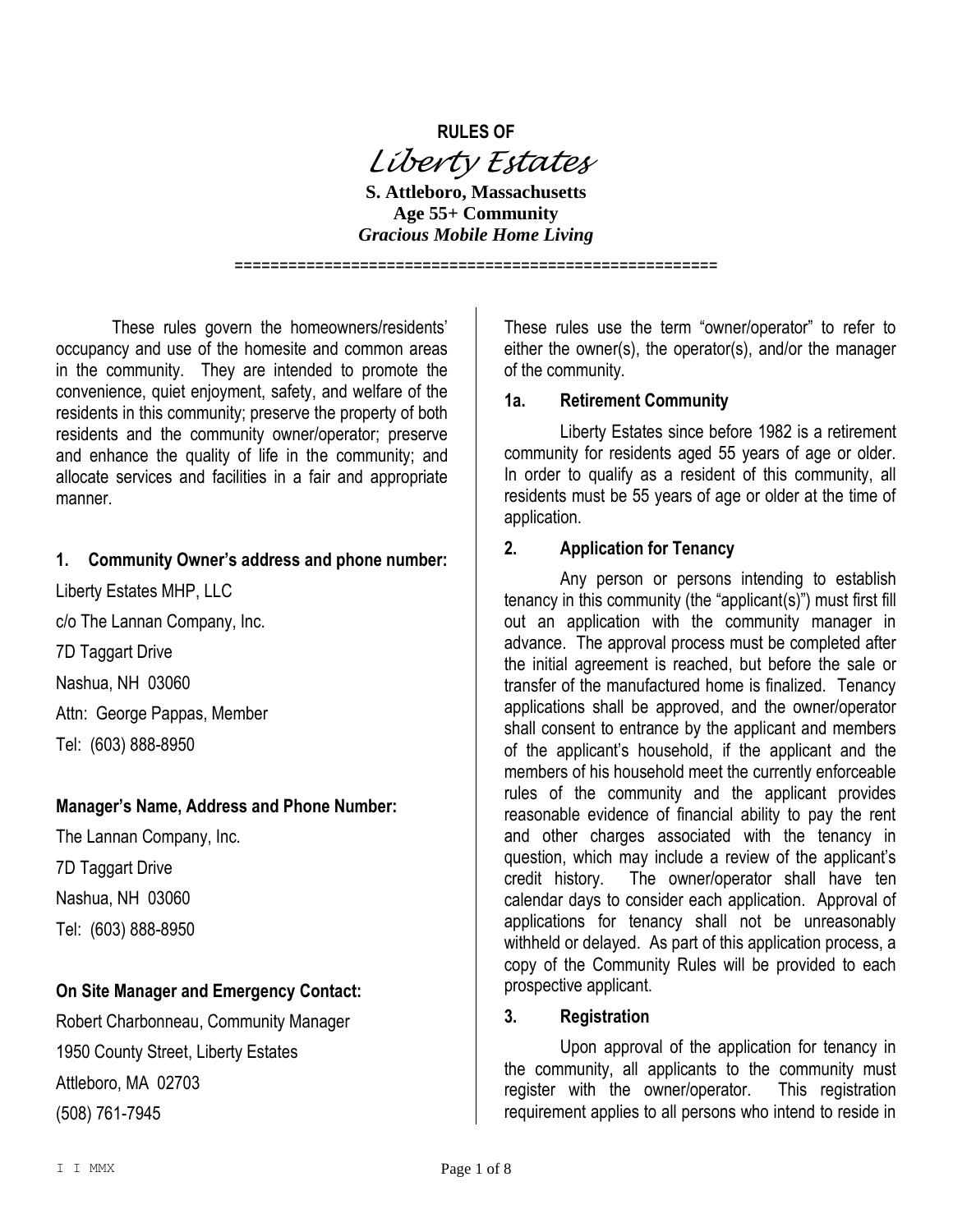the community with the exception of persons who live in a home for fewer than 90 days in a 12 month year.

## **4. Resident's Rights and Responsibilities under the Law**

a. All terms and conditions of occupancy shall be disclosed in writing and delivered to any prospective tenants, including without limitation any existing tenants whose current tenancy is being amended, renewed, or extended, and approved subtenants.

b. These terms and conditions of occupancy are entitled the "Written Disclosures" and shall include at a minimum the Community Rules with attached "Important Notice Required by Law" along with the following: (a) the amount of rent; (b) an itemized list of any usual charges or fees; (c) the proposed term(s) of occupancy, including the option of a lease for a term of five years; (d) the names and addresses of all owners and operators of the community; (e) the size and location of the manufactured home site, including any known defects; and (f) a description of all common areas and facilities and any restrictions on their use. In addition, the owner/operator shall make available for resident inspection a copy of the Attorney General's manufactured housing regulations (940 C.M.R. 10.01 et seq.), either at the manager's office or in the area where the Community Rules are posted.

c. Such Written Disclosures and Community Rules shall be signed and delivered by the community operator at least 72 hours prior to the signing of any occupancy agreement or the commencement of any new occupancy. All residents are required to sign a receipt acknowledging they have received and read both the Community Rules and Written Disclosures.

## **5. Rent**

The due date for payment of rent is on the 1st day of the month. Any fees which may be imposed either for late payments (thirty days after the due date) or for checks returned for insufficient funds shall be listed in the Written Disclosures. Failure to pay rent and other charges as provided by law may provide grounds for evicting you from the community.

## **6. The Home Site**

A rented site shall be used as the site for only the following: the manufactured home, which is to be used primarily as a residence; no more than two personal motor vehicles; and ancillary structures or areas, such as: patio areas, decks, porches, and sheds, if existing. Ancillary structures may be added on or expanded with owner/operator's prior written consent, which consent shall not be unreasonably withheld or delayed. A building permit may also be required from the City's building inspector.

## **7. Occupancy**

In every home, there shall be no more than two occupants per bedroom, unless a higher or lower number is permissible according to the standards of the United States Department of Housing and Urban Development ("HUD") or other applicable local, state, or federal law. Every home should be occupied by only those persons registered with Park Management. Please see Rule 3 above for exception.

## **8. Common Areas**

The common areas of the community include the roadways and every area in the community except the homes sites.

## **9. Utilities**

a. Owner/Operator's responsibility: The owner/operator shall provide, pay for, maintain, and repair systems for providing water, sewage disposal, electricity, and either natural gas or heating fuel, unless individually metered, up to the point of connection with each manufactured home above ground, in accordance with applicable laws.

b. Tenant's Responsibility: Tenants are responsible for paying for the maintenance and repair of utilities from the point of connection above ground to the inside of the home. Tenants shall be responsible for damage to underground utilities caused by improper use of above ground facilities by tenants or their guests.

c. Cable TV and Telephone Service: Each homeowner shall pay for all cable TV, telephone and internet service actually provided to the manufactured home.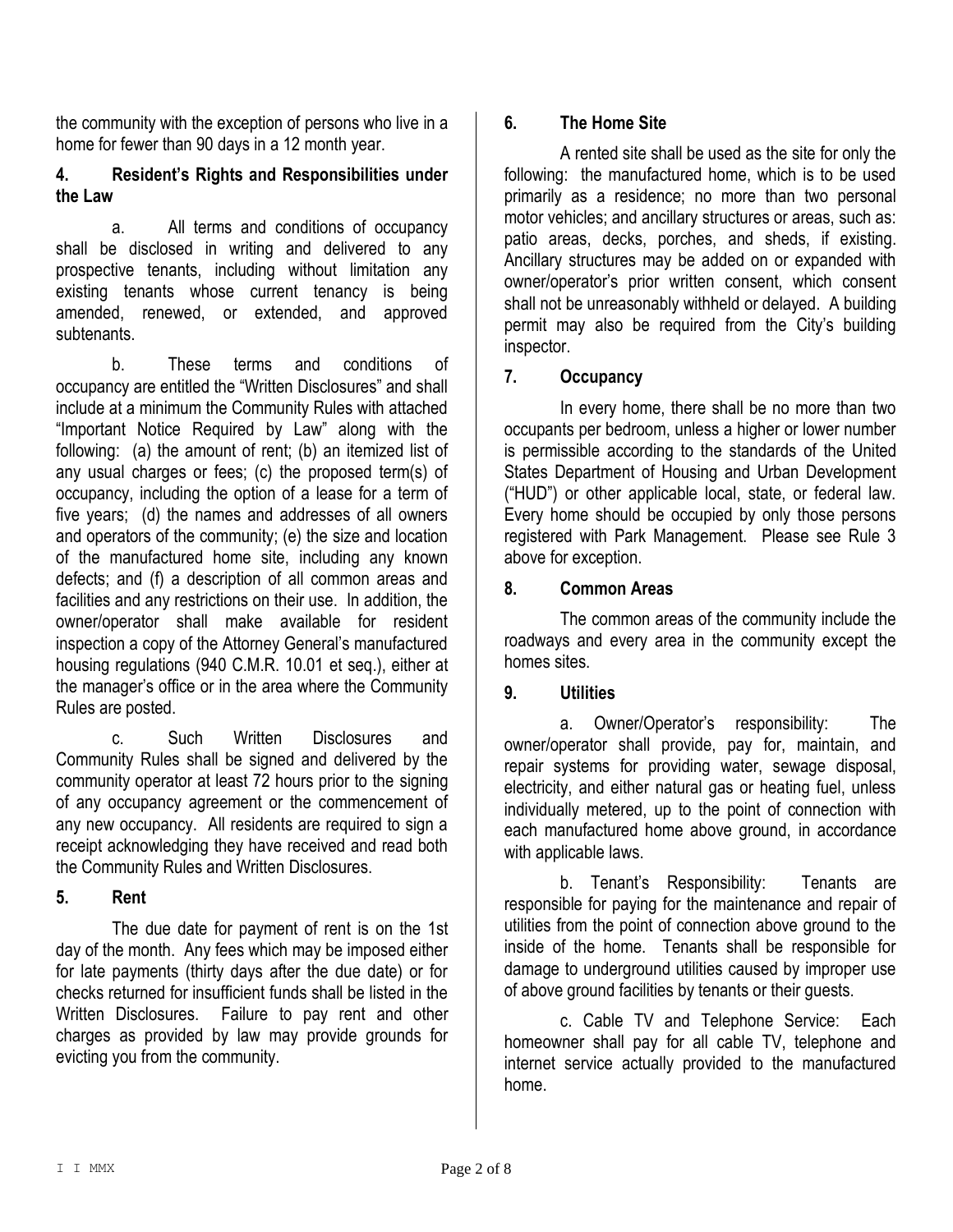d. Metered Utilities: Each homeowner is required to pay for his or her own use of gas and electricity, as long as: (1) there is individual metering by a utility or utilities; (2) the meter services only the individual home. The Park Management advises you to check your heat tape each fall to prevent the freezing of above ground water and/or sewer lines connected to your particular home.

e. Changes in Gas and Electrical Service: Any homeowner wishing to make changes, increases, or alterations to his or her gas or electrical service must first notify the owner/operator that he or she has obtained proper permits and complied with all applicable electrical or other safety codes.

f. Tampering With Utilities: Tampering with meter boxes and utility services is not permitted.

g. Disposal of Wastes: The community's utilities and septic systems shall be regularly maintained in accordance with applicable laws. Residents may not dump, flush or discharge any hazardous or toxic wastes or substances into the disposal systems or drains - such as toilets, showers, bathtubs, and sinks. Examples of substances and wastes covered by this rule include the following: aluminum foil, sanitary napkins, baby diapers, baby wipes, coffee grounds, oatmeal, leaves, grease, paint, oil, gas, motor oil, coolant, oil filters, or solvents. Residents shall dispose of such substances and wastes according to proper handling and removal instructions and according to law. Units with septic systems shall not install garbage disposals which may cause the system to fail.

There are currently no above ground oil tanks or propane tanks in the Park and none shall be permitted.

## **10. Satellite Dishes**

Residents may install a satellite dish no larger than the current FCC Regulation (which is 39 inches in diameter) to the house or to a pole attached to the house with approval of the owner/operator, which approval shall not be unreasonably withheld or delayed. All satellite dishes, regardless of size, should be installed with respect for the safety and view of neighbors.

## **11. Maintenance of Community Roadways, and Other Common Areas**

The community owner/operator shall maintain the community roadways and common areas within the community in good repair, and in compliance with applicable health and safety laws.

As part of this responsibility, the owner/operator shall ensure that roadways are reasonably free of debris and potholes, and other common areas are clean, in good repair, and free from debris and rubbish.

## **12. Snow Removal**

The community owner is responsible for clearing snow and removing ice, where necessary, from the community roadways and other common areas. Residents are responsible for clearing snow and removing ice, where necessary, on their home sites. When removing snow from driveways, residents should make efforts to put the snow in their own yards and not in community roadways. During the winter months (November, December, January, February and March) motor vehicles are to be parked in driveways and not on the streets so as not to interfere with snow removal. Vehicles parked in the roadway which interfere with snow removal and/or which cause a safety concern are subject to being towed and stored at the vehicle owner's expense.

## **13. Water Use**

a. Residents are encouraged to be aware of water conservation at all times. Residents shall make every effort not to leave any faucets, hoses or toilets running, leaking, or dripping, and water shall not be left running to protect against freezing.

b. Residents may use the community's water for their ordinary personal and household needs. Excessive use of water, over and above the personal and household needs as stated above, is not acceptable, and this rule shall be applied in a reasonable and non-discriminatory manner.

c. Watering of lawns is permitted by means of hand-held watering devices and/or other watering devices in accordance with schedules which reflect local ordinances and water bans and are changeable from time to time. Such schedules shall be posted in common areas.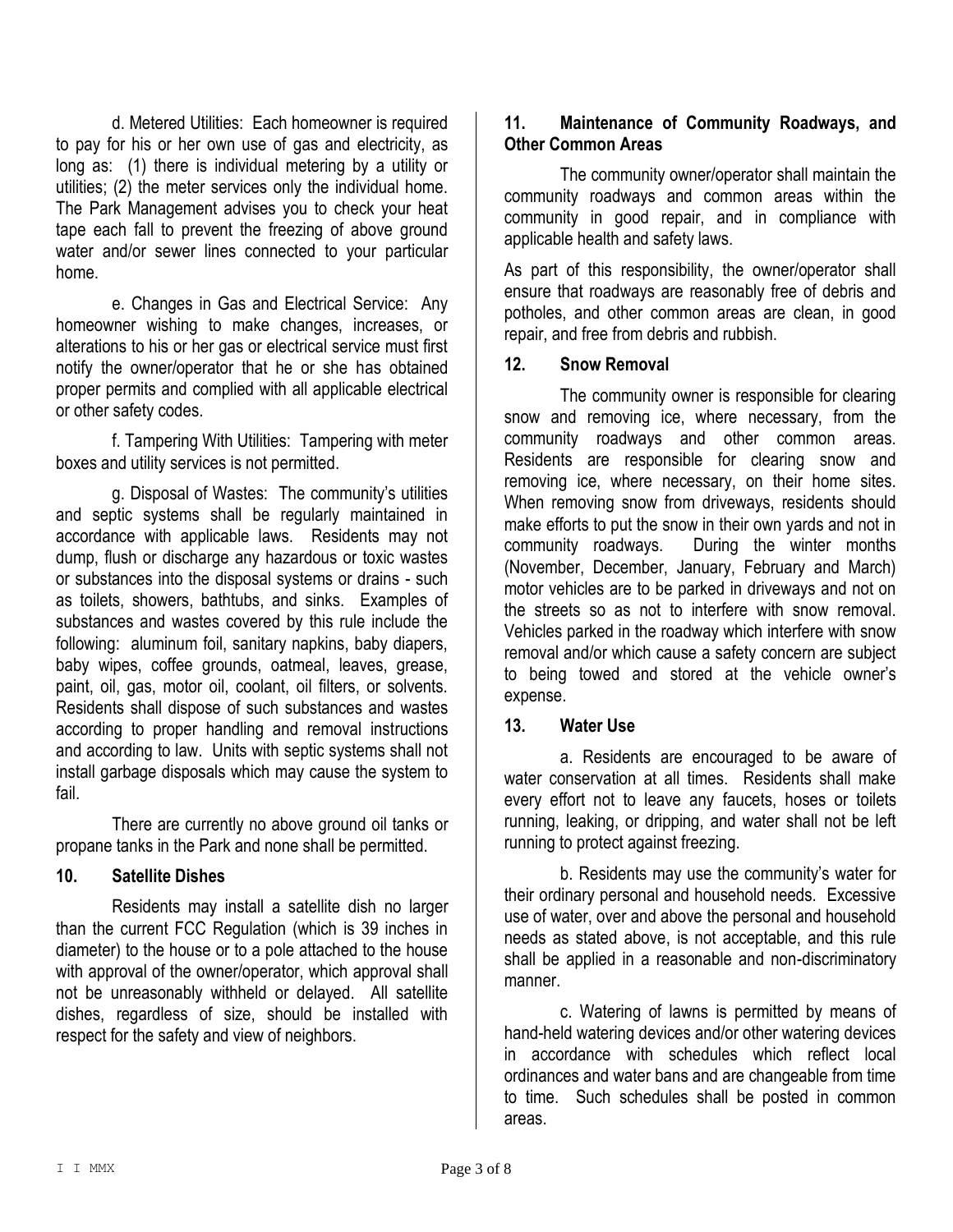## **14. Garbage and Rubbish Collection and Disposal**

a. The owner/operator shall be responsible for the final removal of residents' ordinary household garbage and rubbish. The owner/operator has contracted with a private rubbish collection company which collects the trash once each week, usually early morning. Due to company mergers and change of vendors, the day of the week may change. The collection day will be disclosed to the tenant upon the tenant's acceptance. Park Management will post changes on the bulletin board. Weather conditions and holidays may cause a temporary delay on collection.

b. All residents shall store garbage and trash inside the home or shed until the day(s) designated for trash removal, and shall pack such garbage and trash in bags or containers that are leak-proof and securely fastened.

c. It is the resident's responsibility to dispose of larger items that require special handling, such as appliances, furniture, and hot water heaters.

d. If the municipality or trash collection company imposes recycling rules, the owner/operator may require residents, without charge, to comply with such recycling rules, once the residents have received reasonable notice of such recycling rules.

e. Yard waste and dead brush may be disposed of only in City compost area off Pond Street

## **15. Aesthetic Standards for Exterior of the Home and Site.**

a. Maintenance of Structures: All homes, exterior doors, steps, patio areas, additions, decks, porches, skirtings, awnings, (sheds) and/or other outside structures shall be maintained by the tenant in good repair and structurally sound condition; free of rust spots or unsightly chipped, peeling, or flaking paint; free of broken windows, where applicable; and in compliance with all applicable governmental requirements.

b. Maintenance of Site: All residents shall keep their site neat, clean, and free from yard waste, dead brush, garbage, and other refuse. Lawns and shrubs should be kept mowed and trimmed to prevent them from appearing overgrown.

c. Repairs to the Home or Site by Community Owner/Operator: If the home's exterior does not comply with any enforceable community rule, the owner/operator may notify the resident in writing that the specific work is required to bring the home or site into compliance with such rule, and if the resident does not do the work within 10 days of receiving such notice, then the owner/operator will have the work performed by a sub-contractor. The owner/operator will supply the tenant a copy of the contractor's bill and an invoice for the time spent by Park Management **as set forth in the Written Disclosures**.

d. Structural Modifications to Home or Site: With the exception noted below, any external structural modifications to the home or site must conform to the general aesthetic standards, for materials, design and siting, of the majority of homes in the community. For purposes of this rule, the term "external structural modifications" includes, among other things, any change in the structure of the outside of the home itself or patio areas, or the erection or alteration of any additions, decks, porches, skirtings, awnings, sheds, enclosures, or other outside structures. Such external structural modifications may be made only with the written approval of the owner/operator, who will determine whether the plans or drawings comply with the community's reasonable rules on aesthetic requirements and whose approval shall not be unreasonably withheld or delayed. For those improvements requiring the approval of the local building inspector, the residents may not begin the work until he or she has submitted to the owner/operator reasonable proof of such approval by the local building inspector. The community owner/operator shall not enforce any otherwise enforceable rule governing the exterior of homes against homes built before June 15, 1976, if it would not be practicable or possible for such home to conform with such rule because the home does not comply with the federal standards for construction of manufactured housing that were made effective on that date.

e. Exterior Aesthetic Standards for Community. A list of exterior aesthetic standards for our community includes:

> Skirting to be installed and maintained around all mobile homes, additions, extensions and necessary structures.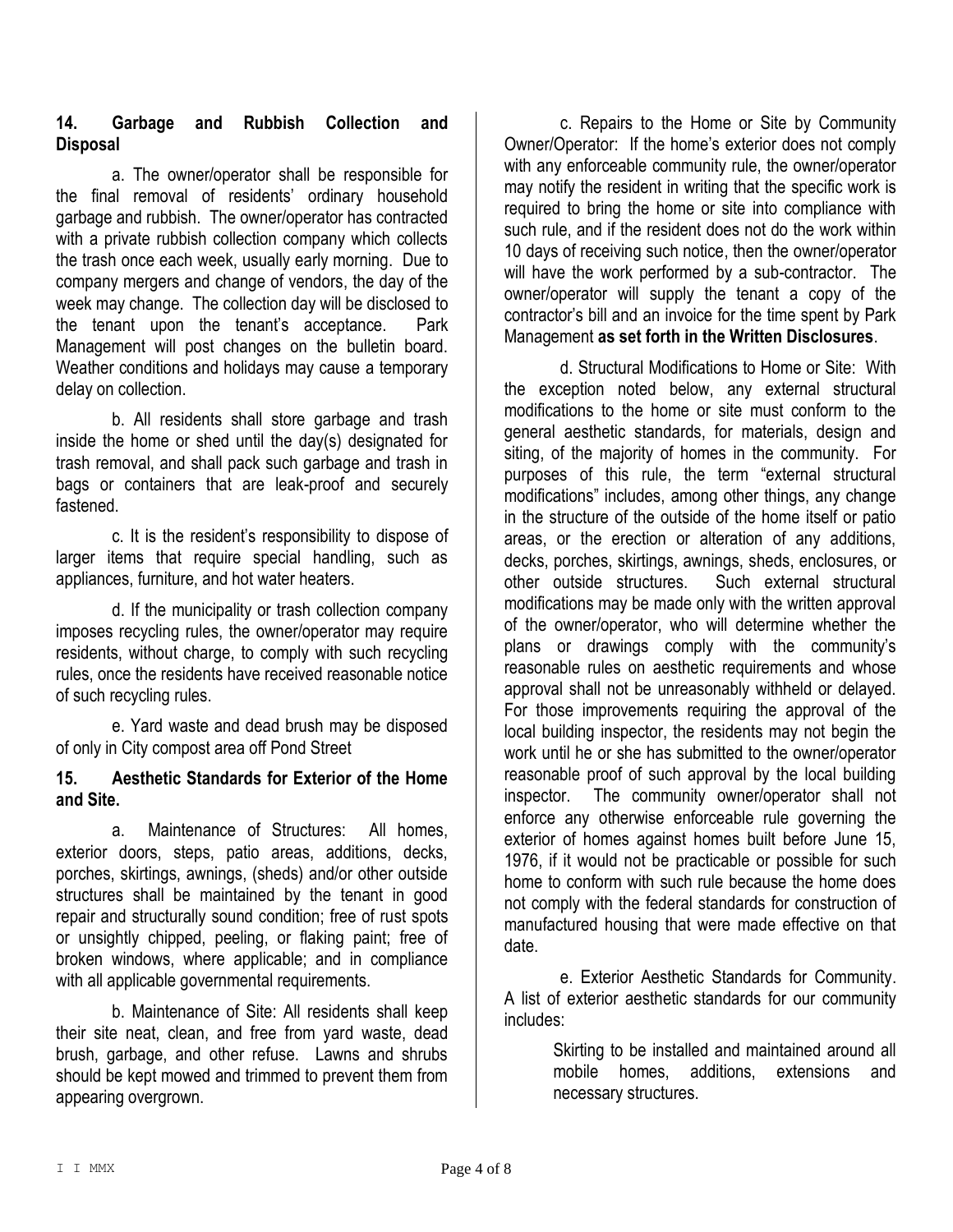The exterior of all extensions, additions and accessory structures to be similar in quality, color and style to the home on said lot.

## **16. Interior Appearance and Improvements**

Tenants shall be responsible for the interiors' compliance with applicable governmental health, safety, and other regulations, and shall only be subject to enforcement by the appropriate governmental authorities.

## **17. Landscaping**

a. Landscaping by Owner/Operator: With regard to landscaping - such as plants, trees, or shrubs - that the owner/operator has done at the home sites or in common areas, residents may not remove or substantially change the appearance of such landscaping without the approval of the owner/operator. In addition, no trees planted by the owner/operator shall be trimmed without the permission of the owner/operator. Such approval shall not be unreasonably withheld or delayed. This rule does not prevent residents from doing routine gardening at their site or engaging in regular maintenance of their lawns, shrubbery and other plantings. In addition, this rule does not prohibit residents from removing any improvements made by the resident (including landscaping), as long as the resident repairs any damage to the home site caused by the removal of such improvements.

b. Landscaping by Residents: Most utilities are located underground and therefore residents may only do substantial landscaping of their sites after complying with all enforceable rules on digging (see Rule 18 below) and obtaining owner/operator's prior written approval, which shall not be unreasonably withheld or delayed. This rule does not prevent residents from doing routine gardening at their site or engaging in regular maintenance of their lawns, shrubbery, and other plantings.

## **18. Digging**

Before a resident begins to dig or excavate on his or her site, he or she must notify "Dig-Safe" and comply with state "Dig-Safe" law. The number for Dig-Safe is 888-344-7233. The owner/operator must be given notice of the appropriate Dig-Safe clearance numbers and clearance dates. This rule does not prohibit residents from doing routine gardening and maintenance of lawns and shrubbery.

## **19. Goods and Services**

The resident may hire a vendor, supplier, or contractor of his or her choice to provide goods and services for the home and home site. For those vendors, suppliers, or contractors (the "vendor") whose provisions of goods and services may pose risks to the health, safety, welfare or property of other residents, the owner/operator, or the community as a whole, the resident can hire that vendor only if, before such goods or services are provided, the vendor submits to the resident reasonable evidence that he or she has insurance in an amount reasonably related to the size of the risk(s), and such reasonable evidence shall be provided to the owner/operators upon request.

## **20. Soliciting**

Except for such suppliers engaged or about to be engaged by residents and/or the owner/operator, other commercial vendors are prohibited from soliciting and peddling within the community.

## **21. Storage**

Residents should not use patios, decks, porches, or lawn areas for long-term storage of items such as bottles, paint cans, trunks, boxes, snow blowers, lawn mowers or other equipment, furniture, bicycles, lawn and garden tools, gas bottles, wood, metal, and other materials. Such items must be stored inside or under the home, or in a shed or garage (if any). The residents may keep lawn furniture and other similar outdoor seasonal items outside the home during the seasons when they are not in use, provided that they are placed on a deck, patio, or porch, and do not interfere with lawn maintenance.

## **22. Fire Safety**

Because of the proximity of the homes in the community, the risk of fire damage to surrounding homes, and potential risks to those with pulmonary illnesses, residents are reminded that if they make interior improvements to the home involving equipment posing substantial fire risks - such as fireplaces, wood stoves, and other equipment involving open fires - they are responsible for ensuring compliance with all applicable governmental health, safety and other regulations on public health and fire safety, including those of the local fire department. This rule does not apply to equipment that is already part of the structure of the manufactured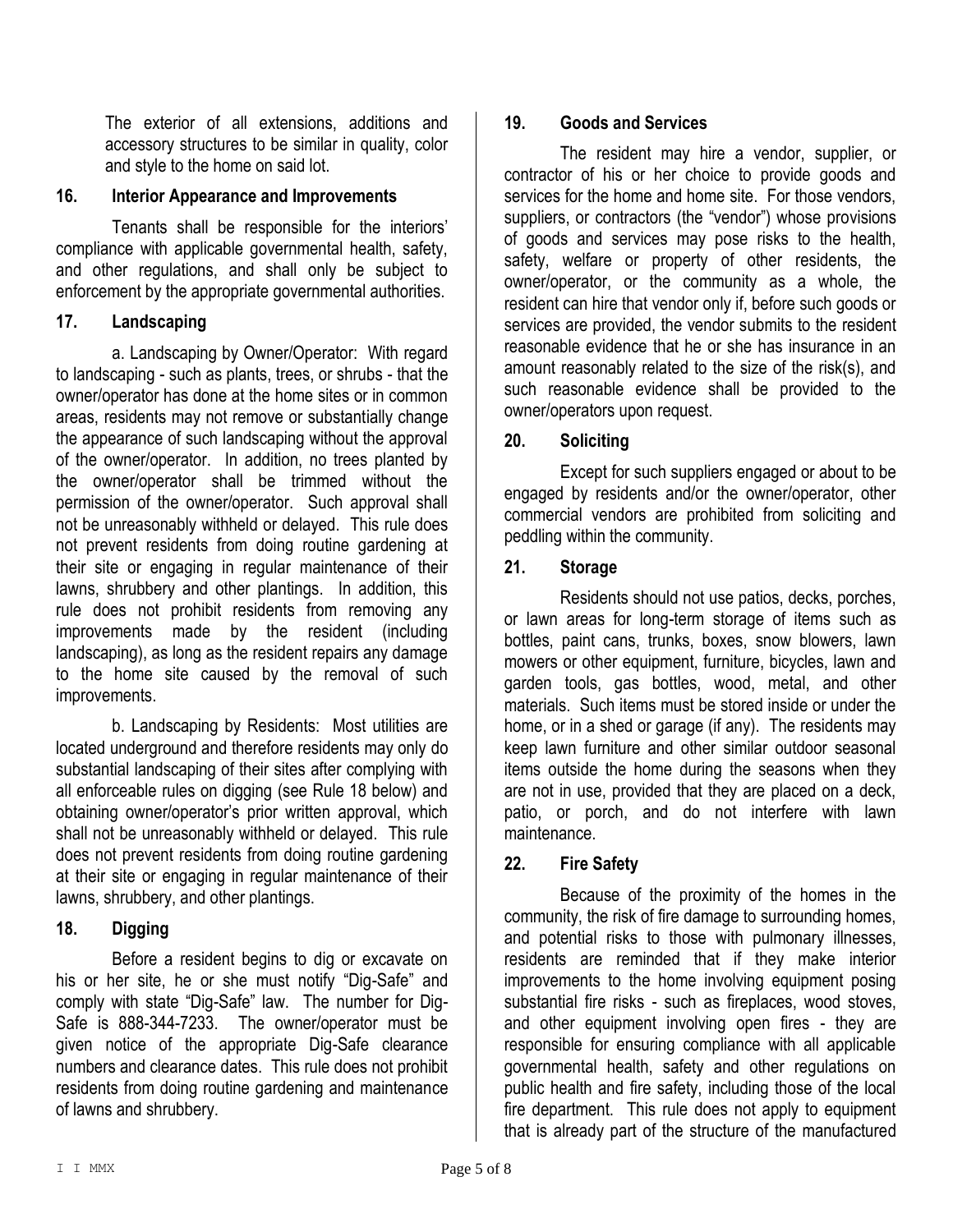home and does not prohibit the use of charcoal or gas grills for cooking at the resident's home site. Residents shall carefully attend to any fire or hot coals in their outdoor grills, and obey all local ordinances regarding open fires.

## **23. Owner/Operator's Right of Entry**

The owner/operator may enter onto a tenant's site in case of emergency that threatens the safety or property of the tenant or others. The owner/operator may also enter the site either to inspect the pad, utility connections, or the general condition of the site.

## **24. Residents' Conduct**

a. Compliance With Applicable Laws and Community Rules.

All Residents shall abide by all enforceable community rules, any fire, health, safety, and sanitary laws, and all other relevant national state or local standards that are applicable to the community and/or the home. Residents will make sure that their children and guests are sufficiently informed so that they understand and comply with all reasonable and applicable community rules.

b. Privacy, Use and Quiet Enjoyment: Residents and their guests shall not interfere with the other residents' privacy, use and quiet enjoyment of their homes or home sites at any time.

c. Noise and Disturbances: Residents may not play any stereo, radio, or television or otherwise create noise, at a level that unreasonably interferes with other residents' right to quiet enjoyment of their homes or home sites. Reasonable quiet must be maintained between the hours of 10:00 P.M. and 8:00 A.M., or during the time period specified in any applicable local bylaw or ordinance.

d. Interference with TV and Radio Reception: The community does not permit any short wave or CB equipment or similar device that interferes with other residents' privacy or their ability to receive television, radio or other transmissions.

e. Use of Firearms and Fireworks: Discharging of firearms, paint guns, or air guns is prohibited within the community area. The use of fireworks in the community is prohibited.

## **25. Non-Residential Activities**

Non-residential activities are permissible in the home or at the home site, as long as residents conform to all applicable zoning and other laws, and do not disrupt the residential nature of the community and or the peace and quiet of the neighboring residents. Excessive parking, traffic, and noise may be examples of disruptions to the community's residential nature. In addition, visitors may not wash their vehicles or laundry.

## **26. Pets**

All pets must be properly licensed by and immunized, if so required by the local municipality. All residents must disclose to the owner/operator, ownership of any pet that goes outside and said pet must have owners name and address on its collar. All pets, whether inside or outside the home, are prohibited from disturbing the peace and quiet, and threatening the health, safety or property of other residents or their guests. Whenever a pet is outside your home, it must be reasonably restrained at all times, by either a leash or other reasonable restraint and not left unattended. The pet owner is responsible for cleaning up after his pet. If the pet owner violates this rule, the owner/operator may take whatever steps are permitted by law to have the pet removed from the community. **Due to insurance liability the following pets may not be brought into the community: Pit Bulls, German Shepherds, Doberman Pinchers, Rottweilers, Akitas, Boxers or mixed breed of said dogs or dogs with prior history of biting. No more than one outside pet will be permitted per home.**

Tenants shall not keep any farm type animals within the Park and under no circumstances shall there be cages, houses, or structures of any type for any animal on his or her lot or elsewhere within the Park.

If tenant owns a dog, tenant must supply to owner/operator current proof of liability insurance covering any personal injuries caused by their dog, as well as a proof of its renewals, if said insurance is available at reasonable rates.

Medically prescribed service animals are allowed as long as they are properly licensed and immunized.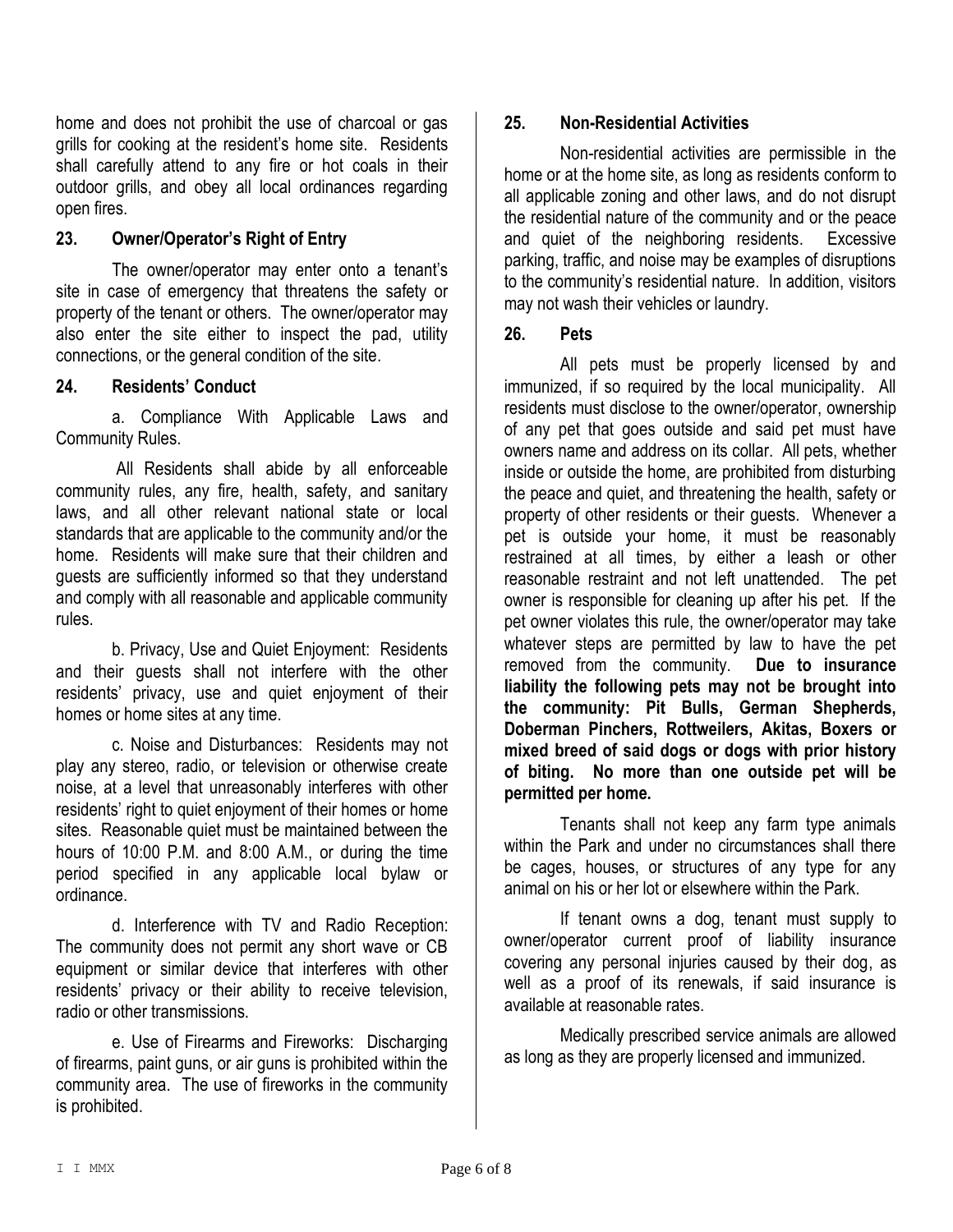## **27. Vehicles and Parking**

a. Residents may park up to two personal motor vehicles at their site. A personal motor vehicle is any registered vehicle that does not exceed a gross weight of 8600 pounds, and no more than two axles.

b. Guest Parking: In addition to parking in designated parking spaces on the home site, guests may park their vehicles: in the guest parking areas or on the street, as long as they do not interfere with the safe passage of emergency vehicles and other residents' rights to the use and quiet enjoyment of their homes and home sites.

c. Unregistered Vehicles: No unregistered, uninsured, or uninspected vehicles or vehicles that are in violation of local ordinances shall be permitted in the community for more than 7 days. Any such vehicles may be towed from the Park at Tenant's expense.

d. Other Vehicles: Boats, trailers, motor homes, and recreational vehicles, may be kept in the community only if the owner/operator provides permission and there is available a separate storage area for such purposes.

e. Violations and Towing: Any vehicle parked in violation of any enforceable rule, shall after reasonable notice to the vehicle owner and the appropriate local authorities, be towed at the expense of the owner of the vehicle.

## **28. Use of Community Roadways**

a. Speed Limit: All vehicles shall be driven at a safe speed within the community. In any case, the speed shall not exceed either the posted speed limit or 10 miles per hour.

b. Interference with Residents' Right to Use and Quiet Enjoyment: Residents and their guests shall operate their motor vehicles in a safe manner and obey all road signs, signals and speed limits posted in the community. No vehicle may be operated by an unlicensed driver or in a manner that interferes with other residents' quiet enjoyment of their homes.

## **29. Repair of Vehicles**

a. Major Repairs: Major overhauling, major repairs, major spray painting, changing of oil, or any other significant repairs to vehicles is not permitted in the community. Residents are permitted to do minor repairs

of their vehicles within the community as long as there is not a risk of a petroleum product leak.

b. Oil or Gas Leaks: Vehicles that are leaking or dripping oil or gas must be promptly repaired. If such leaks are not repaired, the owner/operator shall provide the resident with written notice of the leak and provide a reasonable period of time to repair such leak or remove the vehicle from the community; if residents fail to take corrective action within such reasonable period of time, the owner/operator may take steps to have the vehicle removed or seek other relief for such conduct. Any resident who fails to comply with this rule and whose failure causes damage to the road or driveway may be liable for costs related to repair of the driveway or roadway if such costs are the result of the resident's fault.

## **30. Sale or Transfer of Manufactured Home**

Homeowners have the right to sell their homes on their home sites. Any homeowner wishing to sell or transfer ownership or occupancy of his or her home shall notify the owner/operator at least thirty (30) days before the intended sale or transfer. Potential buyers and transferees are required to submit residency applications governed by rule 2 above. This approval process must be completed after the initial agreement is reached but before the sale or transfer is finalized. The owner/operator has ten calendar days to conduct applications, which are deemed to be approved if, after ten calendar days, the owner/operator has not rejected the application and given the reasons for that rejection, in compliance with Rule 2 above.

## **31. Broker for Sales of Homes**

Homeowners who sell their homes may sell their homes directly, or use any broker of their choosing.

## **32. For Sale Signs**

Homeowners may place signs in their homes or on their sites which advertise their home as "for sale". Homeowners using outdoor signs must comply with Rule 18 on digging. In addition, the signs used must be of a type available commercially, and consistent with Rule 15 on aesthetic standards for the exterior of the home and site.

## **33. Liens**

For any overdue rent or other permissible tax, fee, or other properly disclosed charge, a community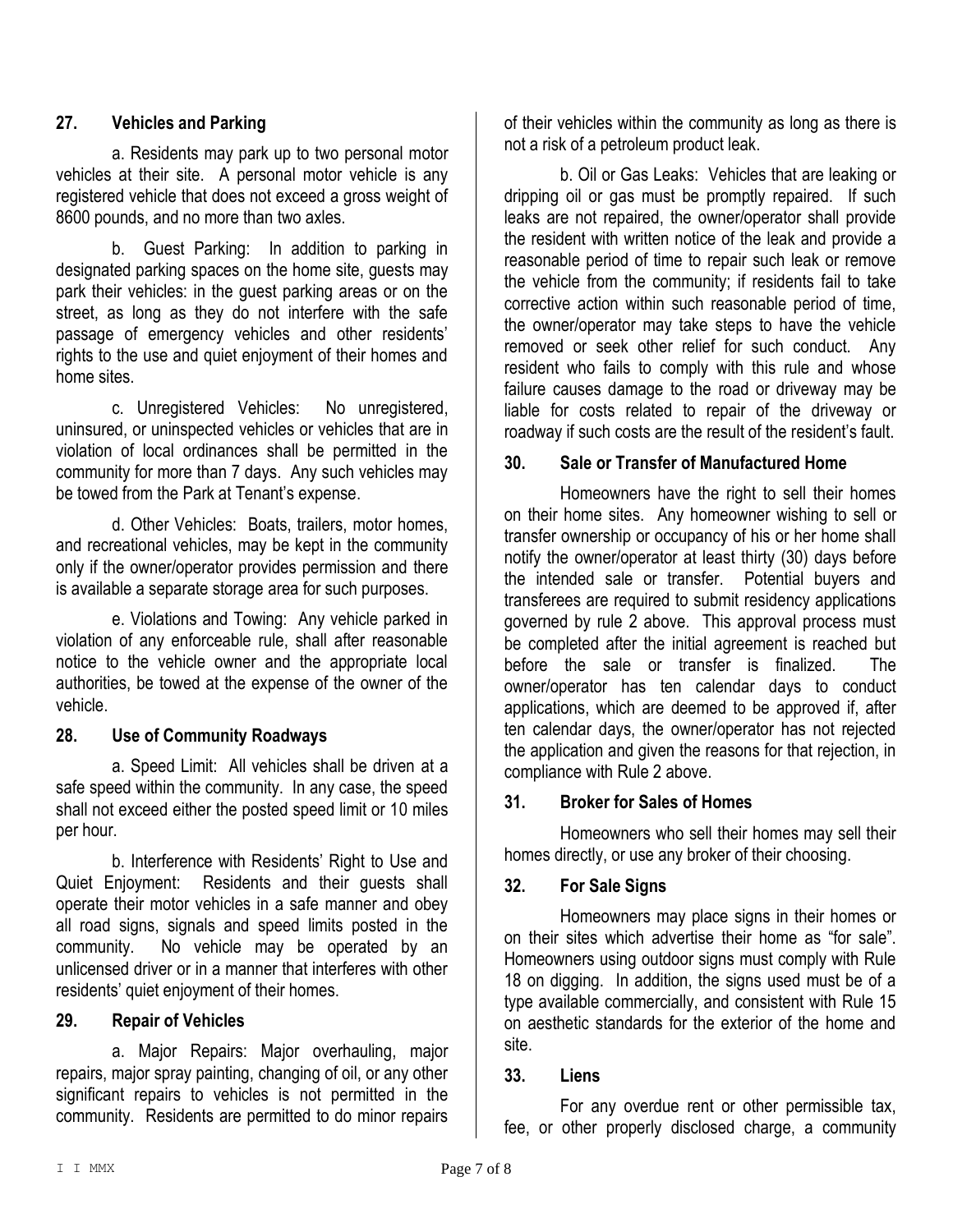owner/operator may obtain a lien on the manufactured home and the contents of the home of the tenant who owes the debt. The owner may enforce such a lien by bringing a civil action under General Laws chapter 255, section 25A to have the property sold to satisfy the debt.

#### **34. Open Fires Prohibited**

Open fires or burning of leaves or trash within the confines of Liberty Estates is prohibited.

#### **35. Tents**

No tents or separate unattached screen rooms are permitted.

#### **36. Clothes Reels**

Clothes may be hung on Tenant's individual reels**.** No other mechanism shall be used for the hanging of clothes, such as pulley lines or clothes lines.

## **37. Replacement of Manufactured Home**

If a tenant intends to replace his home with one of like dimensions, he or she shall obtain the approval of the owner/operator before placing the order for the new home, and such approval shall not be unreasonably withheld or delayed. The new home and its installation and placement on the site must comply with the community's reasonable rules and any applicable federal, state, or local governmental requirements. In addition, any workers hired to install the home must satisfy any applicable federal, state, or local laws, such as any applicable licensing or bonding requirements. Other than as set forth herein, a Tenant is not permitted to replace the manufactured home on the site at the commencement of the lease.

## **38. Approval of Owner/Operator and Enforcement of Community Rules**

In any matter which requires the approval of the owner/operator, such approval may be reasonably based on the interests of either protecting the health, safety, welfare, or property of other community residents, the owner/operator, or the community property; and/or complying with standards set forth in enforceable community rules and applicable law. The owner/operator shall apply and enforce the rules in a non-discriminatory manner, free from selective enforcement. In addition, such approval shall not be unreasonably withheld or delayed. In general, such "unreasonable" delay means

more than ten days, unless another time period is provided in an enforceable rule or applicable law.

#### **39. Complaints**

All complaints must be addressed to the community management in writing and signed by the complainant, however, if you have an emergency, you can contact the owner/operator directly at the number provided in Rule 1 and on the disclosure form. This rule does not restrict any resident from making any complaints to any government agency or other outside group.

#### **40. Amendment of Rules**

These rules are subject to addition, amendment, alteration, or deletion from time to time, within the discretion of the community owner/operator. All rules and any change to the rules will be submitted to the Attorney General's Office and Department of Housing and Community Development. After the approval of the changes by the Attorney General's Office, copies of such rules or changes to the rules shall be provided to all residents at least 30 days prior to their effective date.

#### **41. Severability**

If any provision of these rules is held to be invalid, either on its face or as applied to residents, such a determination shall not affect the remaining rules.

## LIBERTY ESTATES MHP, LLC

 George Pappas  $\mathsf{by}$ 

George Pappas, Member (electronic signature)

Dated this 27th day of July, 2009.